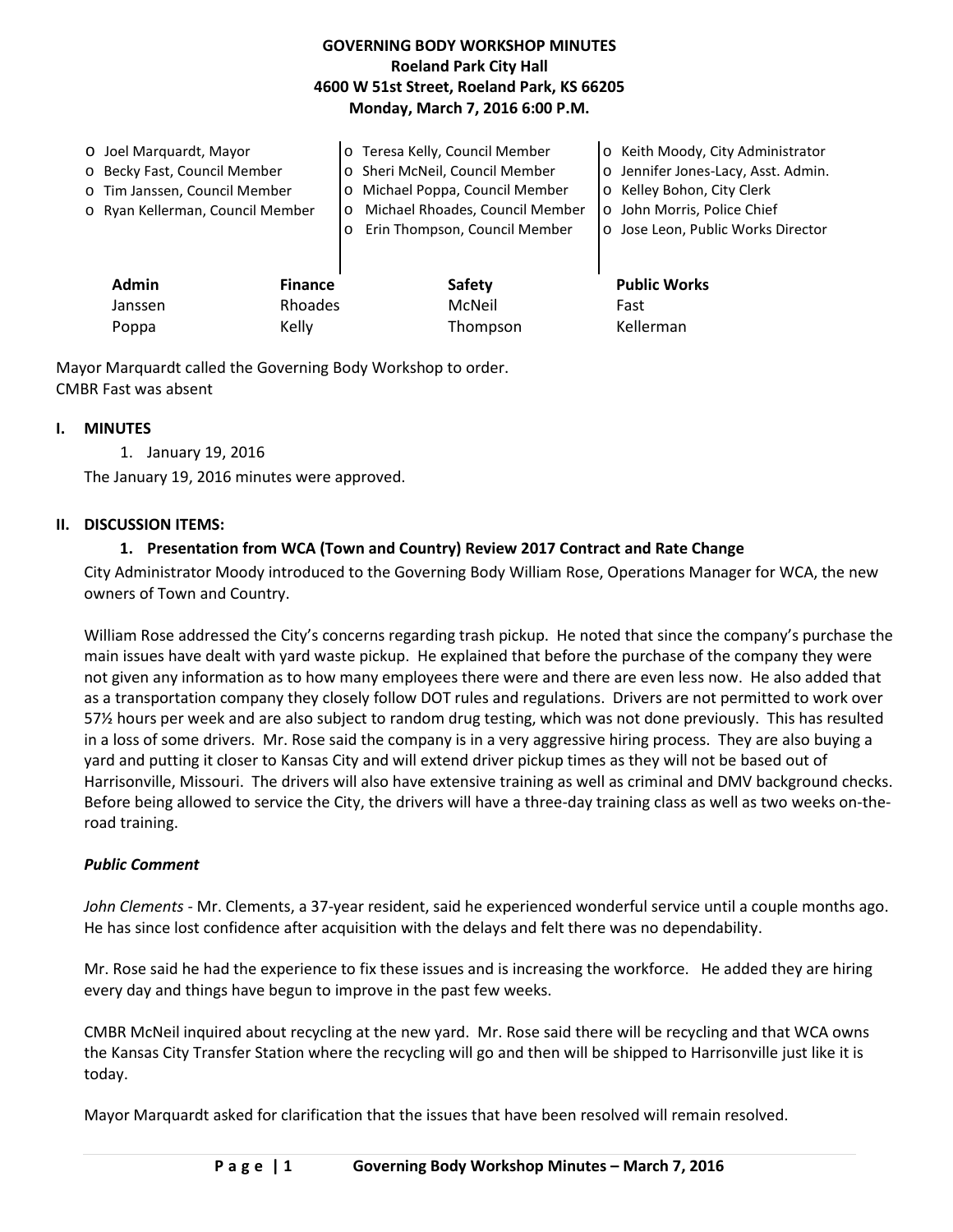Mr. Rose said cameras have been installed in the trucks to monitor the drivers as well as cameras on the outside the trucks. If driver exceeds the speed limit, goes through a stop light or a stop sign, then the camera comes on and they are notified. He and Mr. Ewell review the issues daily.

David Stroh, Operations Manager for WCA, added that the company is holding the drivers and their supervisors more accountable. They are creating better and more accurate route sheets and maps to the drivers. He reiterated that they are giving their personnel more training and improving the routing system as well as putting individual addresses into the system to aid the drivers. He said the company was not making excuses, but is working to implement a change for the better, not just for safety, but for the service as well.

CMBR Janssen asked for the best way to communicate to WCA if residents have concerns or their pickup was missed. Mr. Rose said there is customer service staff, a process they are also working to improve. The previous Town & Country phone system is being converted to be compatible with WCA. Calls can be made to the WCA offices during the week from 8 a.m. to 5 p.m. and a driver will be dispatched if needed.

CMBR McNeil thanked Mr. Rose for the company putting cameras in the trucks, adding that sometimes the drivers were a little crazy. Mr. Rose said he knew this and that it needed to be addressed immediately.

CMBR Rhoades inquired about the spring and that there is a lot of leaf pickup. Mr. Rose said they are putting trucks out for yard debris. They have newly trained drivers and that the pickup days will remain the same.

CMBR Kellerman thanked Mr. Rose and Mr. Stroh for coming to the meeting. He asked for reassurance that going forward the drivers will be properly screened. Mr. Rose said drivers are randomly screened quarterly. He added that if there is a pickup problem, they will notify the City that they will not be out to pick them up. They will also work on Saturdays, if necessary, for pick-ups, but they will no longer pick up on Christmas and Thanksgiving.

Mayor Marquardt thanked them for their progress on improving the service to the City.

City Administrator Moody said the proposed contract for service reflects a proposed rate increase of 2.9 percent. The joint contract has been in effect since 2013 and there has not always been a rate increase. Mr. Moody has gathered information on solid waste fees for garbage, recycling and yard waste services, and felt this is a good price. He also added that MARC facilitated the joint contract process. MARC has recommended continuing with the same company as they cannot go through the bid process and provide adequate notice to change contractors and meet the pre-notification requirement in the contract for 2017. Mr. Moody will be meeting with the other cities, MARC and Town & Country to talk about the joint bid process that would take effect January 1, 2018. They are also trying to get other communities to be a part of that process. MARC requires Council approval for the rate increase for 2017 and recommends continuing with Town & Country.

The Governing Body discussed a timetable to approve the increase. City Administrator Moody said WCA has met the requirement of the notice of a rate increase which is in April prior to the January effective date. He added that the existing contract does not have performance measures or penalties and this will be addressed in the upcoming discussing contract discussions.

There was a consensus to move this to New Business on the City Council agenda.

### **2. 2016 CARS BIDS**

Public Works Director Leon said this project is to construct the interchange for the Commerce Bank site. He received five competitive bids with Kansas Heavy as the lowest bidder coming in at \$73,784. They have done stormwater work for the City in the past, and Mr. Leon is confident they will do a good job with this project. The project was budgeted at \$114,000. Mr. Leon felt the funding for construction would be covered by the by the Commerce Bank Development Agreement and CARS funding. His recommendation was to move this to a City Council agenda for approval.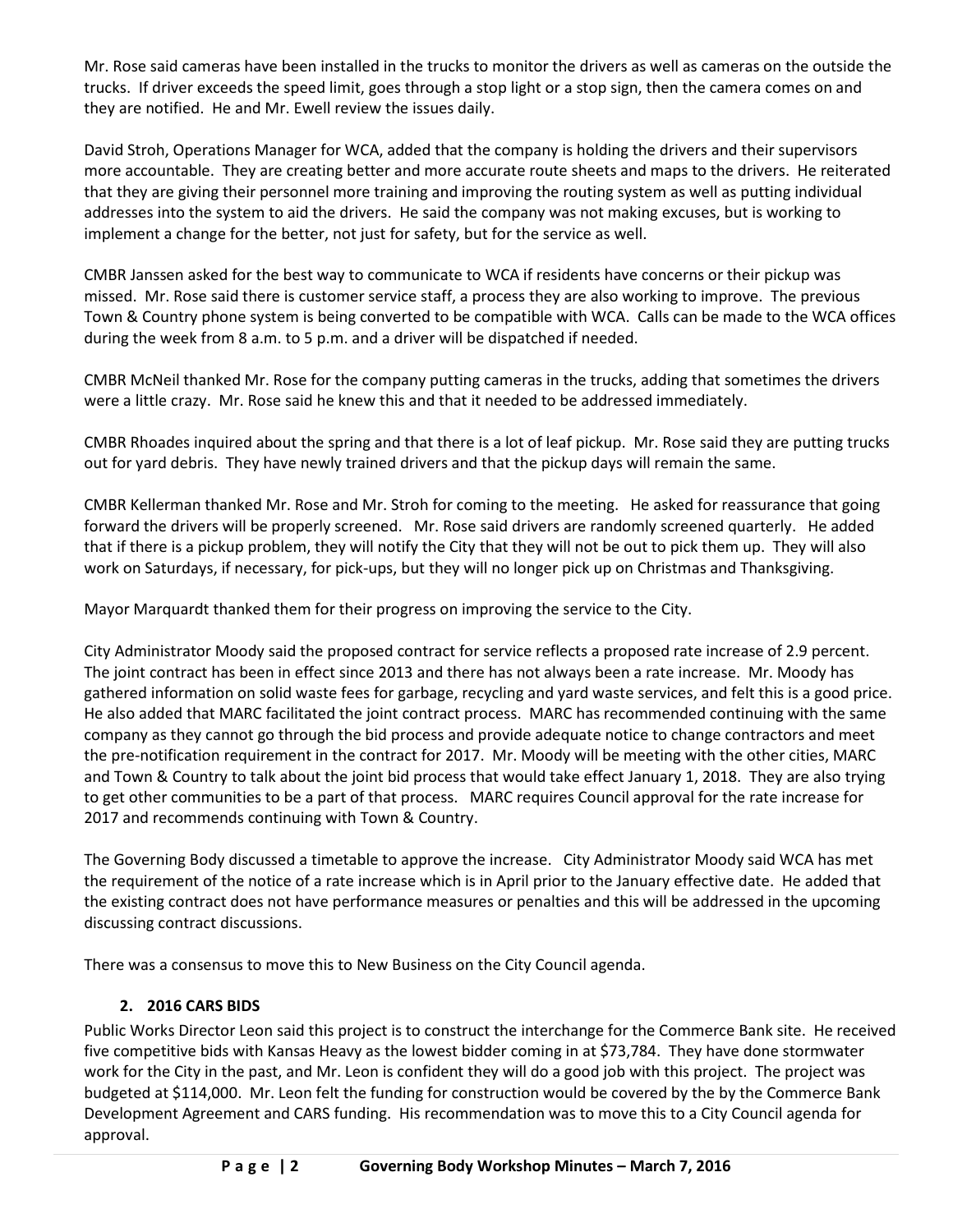CMBR McNeil inquired about the fees for the SKW oversight. Public Works Director Leon did not have the numbers at the meeting, but believed that since the bid came in below budget and with the funding from CARS and Commerce's share most of those fees would be covered.

Mayor Marquardt asked for thoughts on what the percentage split might be and CMBR Kelly requested the anticipated SKW fee be made available at the Council meeting. Mr. Leon said he would provide those figures again said that he felt CARS funds would offset some of the inspection fees because of the bid coming in under budget.

Consensus to move to Council new business.

# 3. **2015 CARS Bids**

Public Works Director Leon said this project bid was re-issued in the winter of 2015. They received eight bids with the lowest by Phoenix Concrete & Underground in the amount of \$294,074.33. SKW has performed the due diligence, background check, and verifying references for this contractor and said that they're more than capable to do this project. His recommendation is to move this to a City Council agenda for approval.

CMBR McNeil asked for clarification of the project cost and with the reimbursements the City's share is approximately \$137,000.

There was a consensus to move this item to City Council New Business.

### 4. **In-Car Video Cameras**

Police Chief Morris presented photos of cameras currently used in his patrol vehicles. Chief Morris is interested in upgrading the in-car cameras and noted that last year he received budget approval in the CIP to purchase them this year. After a trade-in credit of \$3,750, five units will have new cameras at a cost of \$17,005 plus installation. The cameras have a five-year warranty with bumper to bumper protection and purchased and service from a local vendor in Lenexa. Chief Morris said he evaluated other companies and chose to stay with the company they currently have. He then asked for the purchase approval be placed on the next consent agenda.

There was consensus to move this to the next City Council Consent Agenda.

### 5. **Mental Health Co-Responders Presentation**

Police Chief Morris presented to the Governing Body a new program where a mental health professional, a coresponder, would be imbedded with the police department and go on calls with law enforcement when mental illness is identified as a factor. This outreach provides a face-to-face professional assessment of the immediate safety risk of the individuals involved. In the longer term, the co-responder can more effectively provide follow-up, engage individuals and to referral to services to prevent an over-utilization of jails and emergency rooms. This program would get a mental health person to go to the scene when an officer responds when previously health professionals weren't called in until they were in jail, the hospital or presented through a referral program. It has been asked upon by the law enforcement agencies to help fund this program due to the increase of mental health issues in the state. The program has been in effect in Olathe and Overland Park for the past two years and is working well.

Chief Morris said some of the benefits would help eliminate some of the repeated calls to the same address and also shorten the time to get help to people when they need it versus waiting until the next business day. The program would make for less jail time when treatment is preferable. Added benefits are the high quality service with face-toface meeting with a Johnson County Mental Health provider.

The cities of Prairie Village, Leawood, Mission, Merriam, Westwood and Roeland Park will be cost sharing based on population with Roeland Park's share for one year a little over \$7,000. A memorandum of understanding was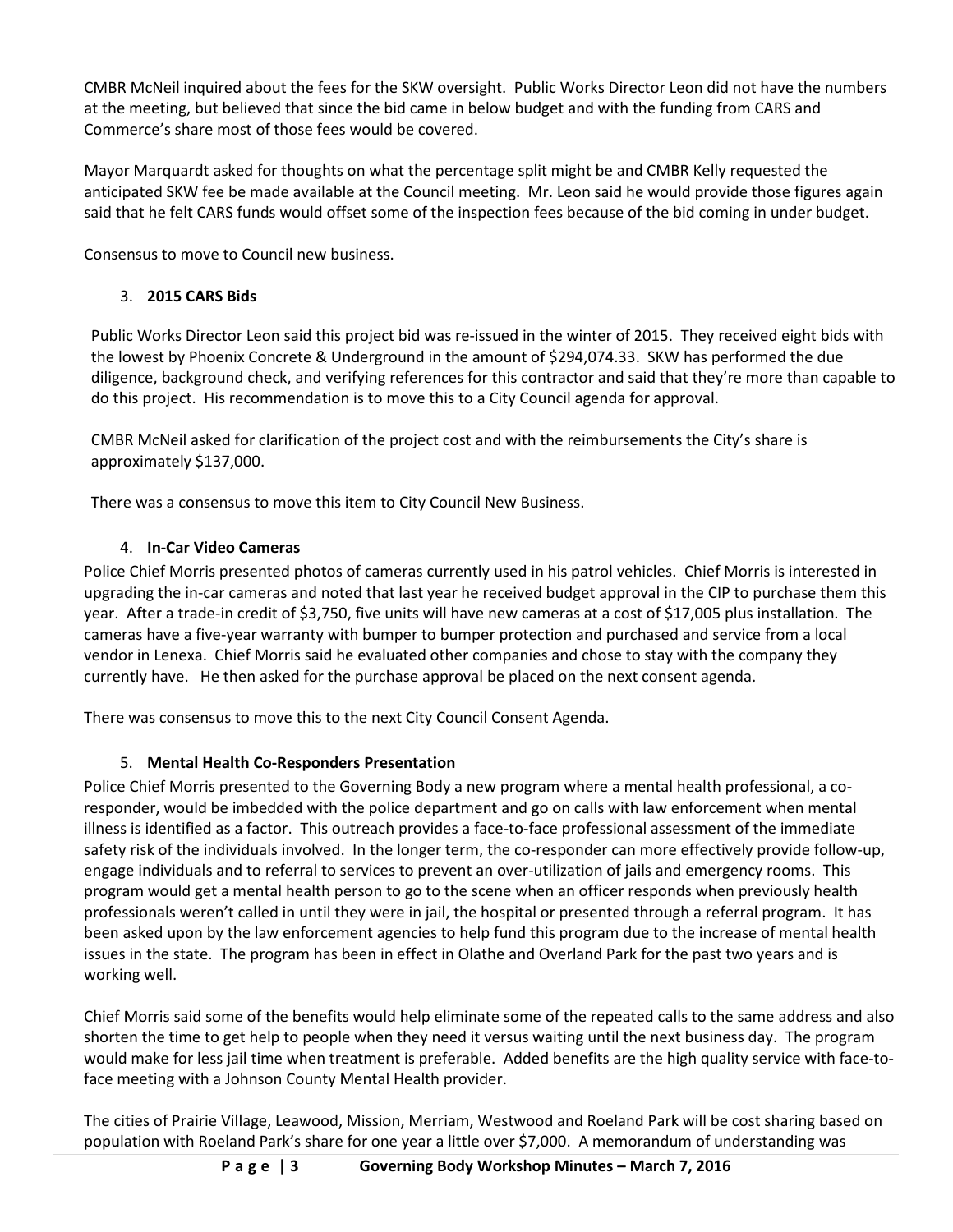written by Leawood's staff attorney. Roeland Park City Attorney Shortlidge reviewed it, made changes, and Chief Morris is recommending to move forward with Mr. Shortlidge's recommendations. Chief Morris said he is not asking for approval, but just wanted to make the Governing Body aware of program. If they would consider approval, the program would start January of 2017. If the program begins sooner than that the cost will be prorated.

CMBR Thompson asked if the co-responder would be on scene as a mental health provider or as law enforcement. She also inquired whether statements given to the co-responder would be protected under HIPAA. Chief Morris said the co-responders were there as mental health professionals, but was unsure about the confidentiality of statements made.

City Administrator Moody commented that the police officers are not trained like mental health professionals and this program will save time by officers not waiting for a response for mental health services before they can go back into service.

CMBR Thompson wanted assurances that statements are protected if not spoken to a law enforcement officer.

CMBR Rhoades commented that he felt the fee is worth it and asked for some statistics.

Police Chief Morris said from 5/1/2014 through 11/4/2015, Roeland Park had 32 referrals to Johnson County Mental Health. During that same time period Overland Park had 2,400 referrals. He said there is a definite need for this added staff.

City Administrator Moody said the program is working. He also said the police officers learn from the coresponders. They learn to actually identify behavior that they might have previously viewed as anger or someone being defensive. They learn to ask questions by seeing how the co-responder handles the call. From that, they can do triage before calling out for a co-responder and they become better at identification of who may benefit best from the co-responder.

Police Chief Morris said he has sent three officers to crisis intervention training and will be sending more. Currently five or six on staff have already received the training.

CMBR McNeil expressed concern of only one person to cover all the cities who share the time of 40 hours a week. Chief Morris said they can always add more staff if it is not enough. His department will also provide a work area the mental health professional.

CMBR Kelly thanked the police departments for their work on this and she said she think it's a great program that she would like to see go forward. Ms. Kelly also said she was in favor of staff looking at this as one of their initiatives for 2017 and would like to see it presented as a pilot program.

### 6. **2016 Mowing Contract**

Public Works Director Leon put together an RFP for City mowing services to which he received six bids. The lowest bid was Next to Nature Landscape, LLC who currently contracts for the cities of Leawood and Overland Park. It is anticipated there will be 20 mowings per season and they will also provide trimming as necessary. Contracting out this service represents a 21 percent cost savings to the City.

Mr. Leon said that there are other benefits by contracting mowing aside from financial savings. This will allow his department to focus more time spent on maintaining the City's green infrastructure such as the bioswales and rain garden. They will also be able to do the preventative tree maintenance which has been contracted out the last couple of years. More time will be spent on landscaping upkeep on the islands and at the Community Center. The staff will also have more time to continue its focus on the large amount of street work that needs to be done. There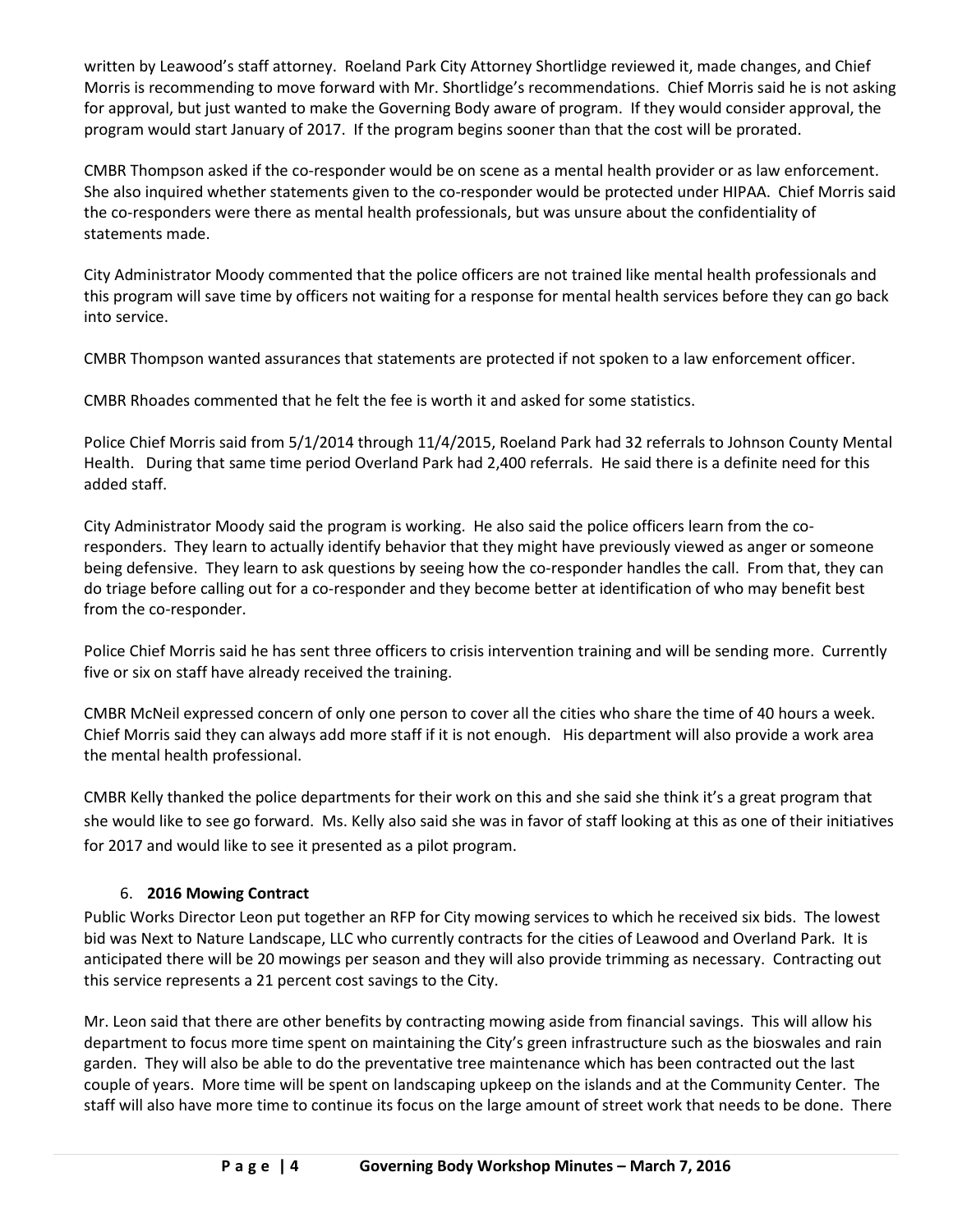is also a hope that this will allow time for cross-training staff in other areas such as inspections, curb and sidewalk repairs.

City Administrator Moody said that in theory municipalities can generally benefit by performing work in-house. In his experience, solid waste disposal and mowing are two areas where cities have a difficult time competing on a cost basis. He added that especially with mowing where the competition is high, it keeps the prices low. He also said that many cities contract out their mowing. He recommended that at the end of the 2016 mowing season the Governing Body can reevaluate the contract before deciding on services for 2017.

CMBR McNeil asked about the \$12,500 budgeted this year for a new mower. Public Works Director Leon said he is not seeking to spend that money this year if he is allowed to contract out mowing services for 2016.

CMBR Kellerman asked when the last time the City contracted out mowing and Mr. Leon said it was in 2013.

CMBR McNeil inquired as to who pays for the mowing at the Indian Mission. Public Works Director Leon said Fairway is negotiating their own deal for maintenance of that land.

Public Works Director Leon addressed the timing of mowing will be when the grass reaches 7 inches and will be mowed to 3½ inches. The company will call the City when they are coming out and they will also submit documentation of their work in order to be paid. He is not expecting weekly mowing, but possibly every ten days. Three areas that will mowed and trimmed at the same time will be City Hall, Carpenter Park and Sweaney Park.

City Administrator Moody said there will be real financial gains as they will not need to hire seasonal people which is a savings of \$22,000 plus benefits. Gas expense in the budget will be avoided. He added that the contract is performance based and they will be paid per mowing. They are also responsible for pickup up debris before they mow.

There was a consensus to move this to the City Council Consent Agenda.

### 7. **December Financial Report**

Ms. Jones-Lacy presented the December Financial Report and the year-end report for 2015. She noted that all figures were pre-audit, so there will likely be some changes. The report showed budget adjustments with the largest one being Pool Operations and Maintenance at \$185,000.

Sales and use tax revenues continue to be below projections, but the City and the county's portions are meeting projections. Franchise fees are down slightly, notably natural gas due to the mild winter and the steady move away from telephone land lines. Conversely, court fines are up.

Ms. Jones-Lacy presented the 2015 year-end unaudited cash reserves noting that the General Fund assumed \$1.9 million in cash carryforward for the end of 2015. She also discussed that General Fund expenses were under budget while revenues were about 40,000 more than estimated, so fund balances are higher than originally projected. The reserve balance exceeds the expectation of holding three months of operating expenses and the General Fund, bond and interest funds are also looking positive. Ms. Jones-Lacy also discussed the transfers in and out of the various funds adding that the operating cash carryforward is \$609,000 which is above what was originally anticipated when doing mid-year projections.

TDD revenues did not come in as anticipated

Ms. Jones-Lacy spoke of the initial investment of \$2.4 million made with Columbia Capital and that they are mostly invested in agency and government bonds. The bonds are set to mature in March, June, October and December and she will bring back figures that show the interest earned at maturity.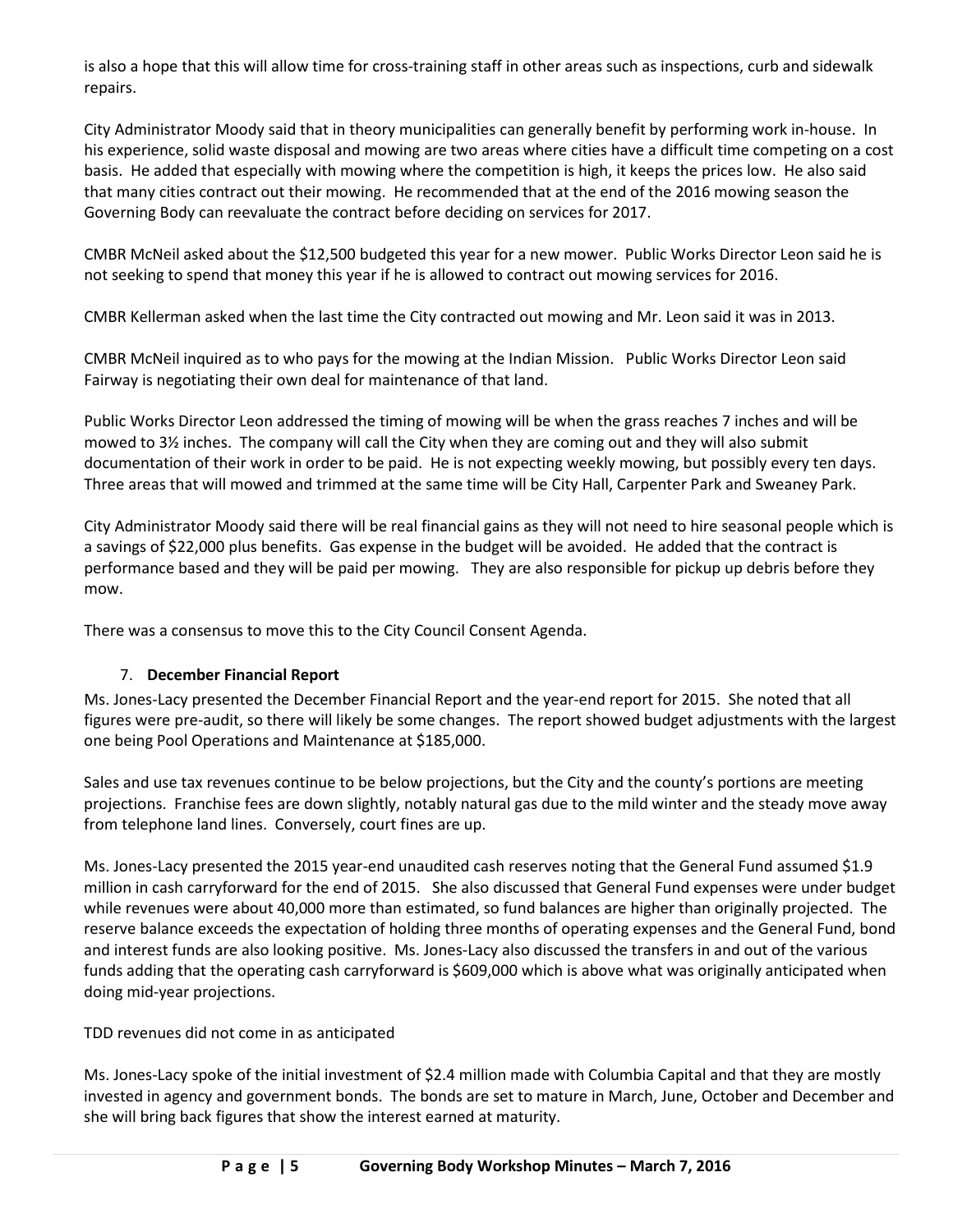Mayor Marquardt recommended due to time constraints to return later to finish the budget discussion.

# 8. **Reappoint City Attorney, Ethics Attorney, Bond Counsel, Finance Advisor, Judge and Prosecutor**

City Administrator Moody said these are annual appointments and there is no desire to replace any of the positions. He did note that City Attorney Shortlidge will be retiring after the budget process and the replacement process will take place then.

There was a consensus to move discussions to the City Council agenda under New Business.

# **9. Branding Consultant Consideration**

CMBR Kellerman said they had 16 proposals. The branding committee ranked the needs and City Administrator Moody compiled the rankings. The top two were interviewed and Benedictine College was chosen as they seemed to have the most comprehensive plan. They will do surveys and focus groups of a cross-section of residents and all residents will have a chance to be involved in the branding of the city. They will also gather information from not only the residents, but people that work in the City. City Administrator Moody said the committee was looking for agreement between the Governing Body and Benedictine College in keeping with the proposal that would be on an upcoming Council meeting agenda.

CMBR Thompson asked if the proposal would encompass all three phases of the proposal. City Administrator Moody said a contract still needs to be developed. The plan is to coordinate with the college's MBA marketing class which does not begin until the fall. He added that it is important that the folks involved in the process be there through the entire process for continuity. This will be an intern project for a senior.

CMBR Rhoades noted that work will be done *pro bono*, but the City is to pay any out-of-pocket expenses incurred such as printing and is estimated at \$1,000. The request is for \$3,000 to be approved in an agenda item.

Mayor Marquardt asked if the committee will accept ideas from professionals after the research is done on the creative process giving *pro bono* ideas. CMBR Kellerman said to continue with the continuity of the project and the student having gone through the process, they have all the capable means to handle all of the project and it was the desire of the committee to keep it all in one place.

CMBR Kelly said there was a request by the Council president to see minutes and notes from the committee's work and she has not received that and asked about their availability. She also wanted to know what the selection criteria was in narrowing down the 16 RFPs. She asked if the scope of services were all the same when comparing the proposals and if the proposals included portfolios of past projects. She also would like to see what the past experience is and the undergraduate work of the prospective intern and what their focus would be going forward. She inquired about the qualifications of the college department who would be providing oversight and their experience in the municipal branding process. She also said this could not be considered as a *pro bono* project if there are expenses coming out of the City's pocket.

Ms. Kelly mentioned the Specific Needs section that refers to a "family-friendly" community. She agrees with that concept, but should incorporate the "community for all ages" as the City has adopted that language.

In Phase III, CMBR Kelly said no specifics were given on how to identify an accurate sampling of the population. She also inquired if they had past experience in community engagement.

CMBR Kelly also asked for further clarification of the branding committee's role and felt more people on it would be a better representation of a cross-section to the community and to also include someone with branding experience to help drive the process. She expressed a desire to have the best three ideas presented at a Workshop to the full Council, not just to the branding committee.